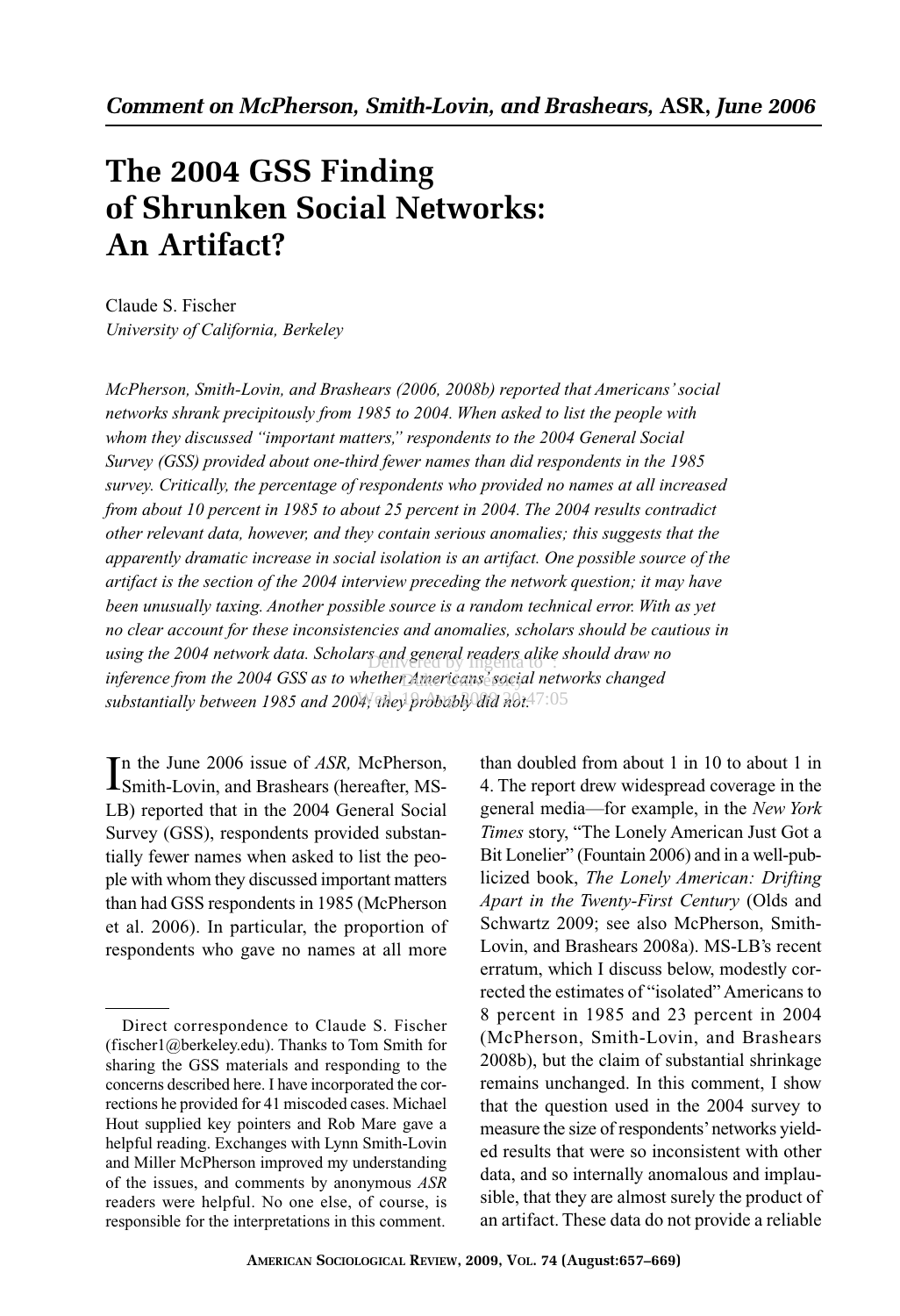estimate of what happened to Americans' networks between the 1980s and 2004.

Readers deserve to know the history of this controversy. In August 2008, I presented both MS-LB and Tom Smith of the National Opinion Research Center (NORC) with an earlier version of this comment. Much electronic conversation ensued. Smith and his staff scoured their records for evidence of an error. In September 2008, Smith (2008) announced that NORC had discovered 41 cases that had been erroneously coded as giving no names; they should have been coded as missing data. MS-LB's recent erratum (McPherson et al. 2008b) produced tables and figures corrected for this error. But the erratum makes no reference to the wider concerns I had raised in August 2008. The 41 corrected cases help but hardly suffice to account for the anomalies in the 2004 results. The problem is much greater and calls into question the entire conclusion that Americans' networks have shrunk.

# **THE INITIAL RESULTS**

The central network question asked  $\frac{1}{2}$  in 1985 in Instead are substantive reasons why many sociand  $2004$ —and in slightly different form in the  $\frac{1}{20}$  ologis 1987 GSS—is the following (taken from the  $(1)$  the scale GSS codebook):

*127. From time to time, most people discuss important matters with other people. Looking back over the last six months—who are the people with whom you discussed matters important to you? Just tell me their first names or initials. IF LESS THAN 5 NAMES MENTIONED, PROBE, Anyone else? ONLY RECORD FIRST 5 NAMES.*

| <i>NAME1</i> |  |
|--------------|--|
| <i>NAME2</i> |  |
| <i>NAME3</i> |  |
| <i>NAME4</i> |  |
| <i>NAME5</i> |  |

The question was followed by this coding scheme, turned into the GSS variable labeled "Numgiven":

*128. INTERVIEWER CHECK: HOW MANY NAMES WERE MENTIONED?*

| [answer]                | [code]                  |
|-------------------------|-------------------------|
| 0                       | 0                       |
| $\prime$                | $\prime$                |
| 2                       | 2                       |
| $\overline{\mathbf{3}}$ | $\overline{\mathbf{3}}$ |
| 4                       | 4                       |
| 5                       | 5                       |
| 6+                      | h                       |

The interviewer then proceeded to ask detailed questions about each of the persons named in Q. 127. MS-LB analyze these responses in detail, but my concern is with Q. 128, "Numgiven," and especially the number of respondents who were coded zero. (The 1987 GSS used a variant of Q. 127; it differed from the 1985 and 2004 surveys by having interviewers probe for "anyone else" if the initial offerings were fewer than three, rather than five, names.)

Table 1 shows the basic result, corrected for the 41 miscoded cases. In their erratum, MS-LB properly weight the data to describe the general population. They show the 1985 "isolated" as 8.1 percent and the 2004 isolated as 22.6 percent. This is a slightly smaller change, a 2.8-fold increase, than the one displayed in Table 1, a 2.9 fold increase. I do not weight the cases because my interest is in looking at specific, real interviews rather than "constructed" cases. This choice does not affect the conclusions.<sup>1</sup>

# **INITIAL REASONS FOR SKEPTICISM**

ologists found this result hard to accept, notably (1) the scale of social change suggested by the nearly three-fold increase in social isolation is stunning and hard to explain sociologically and (2) most other indicators of social involvement did not change at all, or nearly as much, in the same period. In *Bowling Alone,* Putnam (2001) presents some evidence—albeit debated by critics—that Americans' social engagement declined from around 1970 through 2000. The scale of change he reports is magnitudes less than the contrast in Table 1 or in McPherson and colleagues (2006).<sup>2</sup>

#### *THE SCALE OF THE CHANGE*

What sociologists know about social change and social networks make the MS-LB results—

<sup>1</sup> McPherson and colleagues (2006: note 4): "The weighting issues, while complex, do not influence the substantive conclusions of our analysis."

<sup>2</sup> Moreover, many of Putnam's (2001) noted negative correlations between year and social involvement appear only after respondents' education is controlled for; the MS-LB results are raw differences (on critiques, see, e.g., Fischer 2005).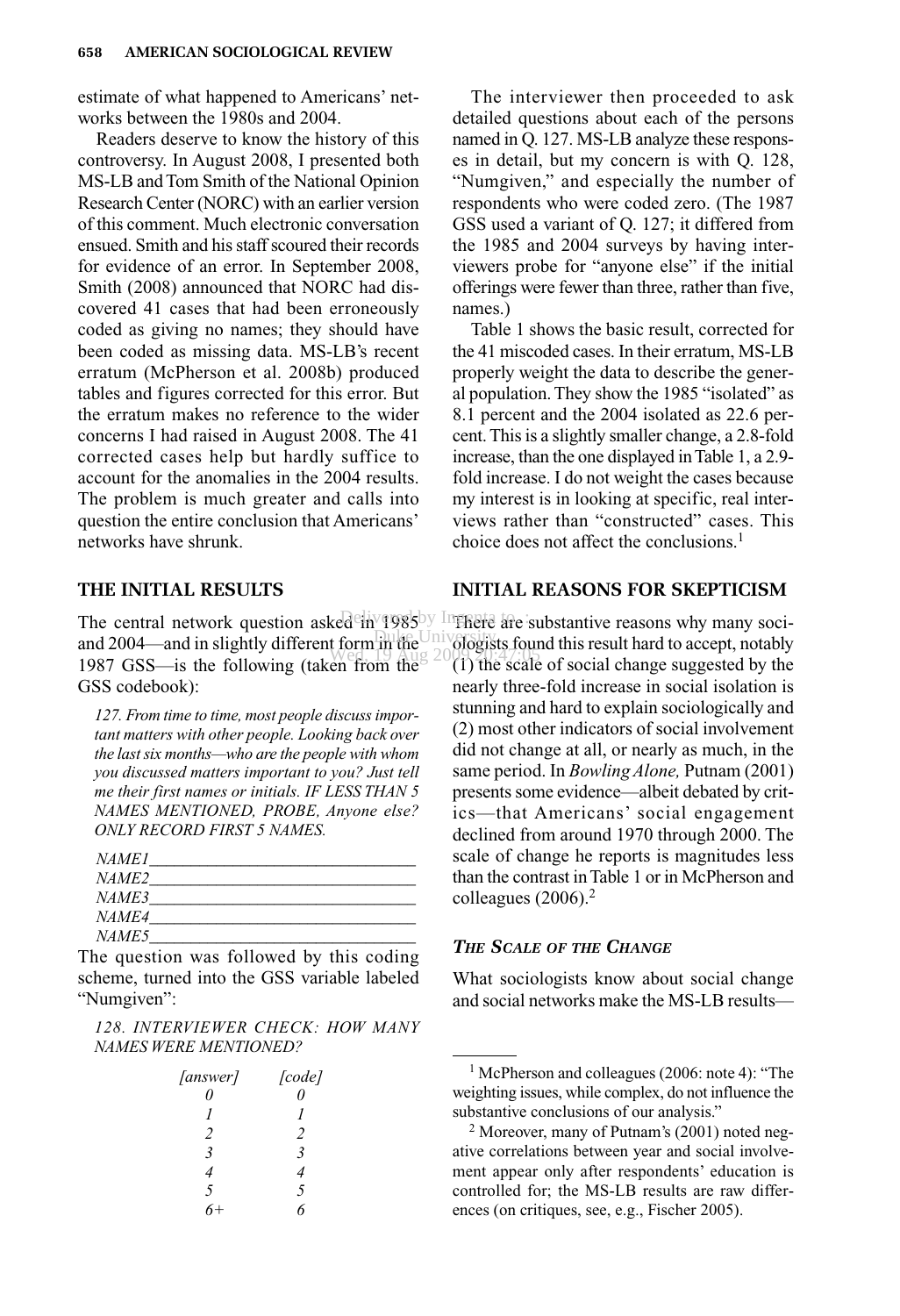**Table 1.** Percentage of Respondents Giving No Names to Numgiven Question, by Year

| Question: "Looking back over the last six months—who are the people with<br>whom you discussed matters important to you?" |  | 1985 1987 2004 <sup>a</sup> |
|---------------------------------------------------------------------------------------------------------------------------|--|-----------------------------|
| Percent Giving No Names                                                                                                   |  | 8.9 5.4 25.0                |

<sup>a</sup> Corrected by dropping 41 miscoded cases per Smith (2008). Unweighted.

a near-tripling of isolation—suspect. No social factors that might even plausibly cause such isolation (e.g., rising divorce, economic dislocation, demographic changes, residential moves, television-watching, or women's participation in the labor force) changed to any comparable degree in the same period. One noteworthy development was the introduction of the Internet; it may have been of an appropriately massive scale. Research shows, however, that the Internet has had few—and perhaps positive effects on social ties (e.g., Bargh and McKenna 2004; DiMaggio et al. 2001; Wellman 2004).

MS-LB are themselves skeptical of the magnitude of the 1985 to 2004 difference; they provide cautions in both the original article and the erratum and they test for possible artifacts (discussed below). Accepting the change as real, MS-LB search for some historical explanation. 2009 2009 20:47:05 In the end, they find no variable in the GSS data that can make the statistical effect of year go away—that can, in other words, explain the 1985 to 2004 difference. MS-LB can only speculate about what factors not measured in the GSS affected American society so much that Americans' networks crashed. We are left with no plausible sociological theory for such a drastic social change. Nonetheless, MS-LB told a wide audience—in sociology and beyond—that "the number [*sic*; percentage] of people saying there is no one with whom they discuss important matters nearly tripled.... Americans are connected far less tightly now than they were 19 years ago" (McPherson et al. 2006:373).

## *CONTRADICTIONS IN OTHER DATA*

Four measures of social involvement in the GSS itself cast serious doubt on the MS-LB conclusion.<sup>3</sup> I focus on the simple dichotomy, whether the respondent was "isolated" (i.e., provided no names at all) versus not. This is the key difference between the 1985/1987 and 2004 results. The alternative measures discussed here differ from Numgiven and may not be quite as precise measures of network isolation. Still, the proportion of respondents who appear friendless, and the trends in these proportions, can provide a cross-check on the 2004 Numgiven measure.

(1) Social Evenings: The GSS has long asked interviewees how often they "spend a social evening" with relatives, neighbors, or friends outside the neighborhood. The percentages who said never (or once a year) hardly changed between 1985 through 1987 and 2002 through 2006.<sup>4</sup>

(2) Close Friends: In 1986, the GSS asked respondents, "Thinking now of close friends nativered by Ingentalia husband or wife or partner or family  $\lim_{n \to \infty} \lim_{n \to \infty} \lim_{n \to \infty} \frac{\log n}{n}$  but people you feel fairly close to ... [1208.] How many close friends would you say you have?" Five percent said none, 6 percent said one, and 12 percent said two. Two points are worth noting: (1) Even though the question excluded relatives, only 5 percent were "isolated." (2) That 5 percent in 1986 roughly matches the percentage found as isolated using the Numgiven item in both 1985 and 1987. Twelve years later, in 1998, the GSS asked a similar question: "[386a.] Do you have any good friends that you feel close to?" Nine percent said no identical to the 1985 Numgiven estimate of isolates, but about *one-third* of the 2004 isolates estimated by McPherson and colleagues, which

<sup>&</sup>lt;sup>3</sup> Michael Hout alerted me to some of the GSS items.

<sup>4</sup> The percentages who said "never" in 1985 to 1987 and 2002 to 2006 were, respectively, relatives: 4 versus 3 percent; neighbors: 25 versus 29 percent; and friends: 10 versus 9 percent. Adding those who answered "once a year" to those who answered "never" yields the same pattern. (Cases weighted by "wtsall.") It would be informative to compare how these items correlated with Numgiven in 2004 versus 1985, but these questions were not asked in 2004 of the same subsample of respondents who were asked the network questions.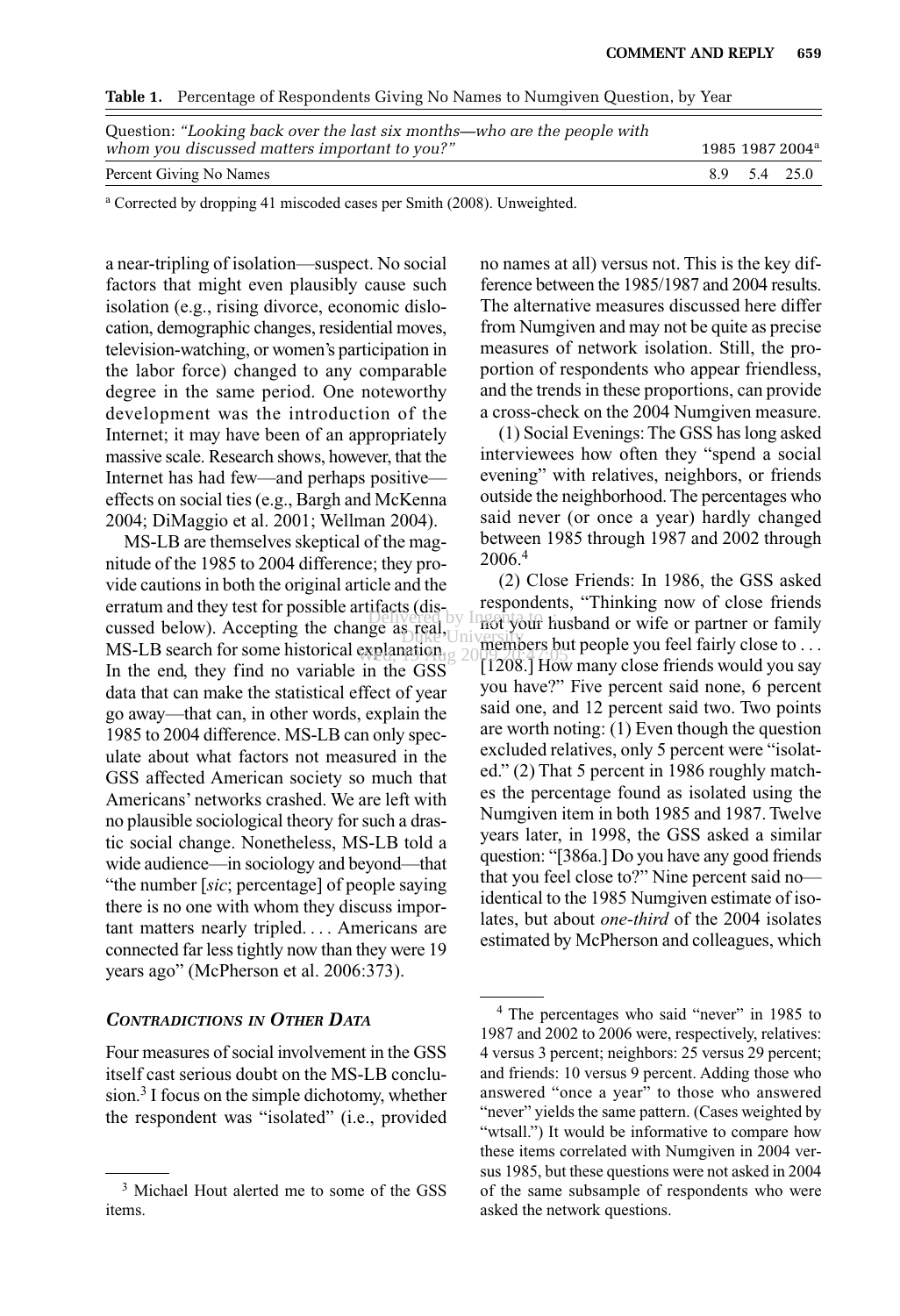was 25 percent. As with the social evening questions, there is no evidence here of network shrinkage.

(3) ISSP Support Question: The GSS administers items from the International Social Survey Programme. In 1986 and 2002, the ISSP asked a question (numbered 1213 and 1239 in the  $GSS \text{ codebook}^5$ ) that comes close to the gist of the Numgiven question: "Now suppose you felt just a bit down or depressed, and you wanted to talk about it. a. Who would you turn to first for help?" In 1986, 2 percent said no one, compared with 4 percent in 2002 (Chi-square  $p < .05$ ).<sup>6</sup> The upward trend is consistent with MS-LB, but the difference is much smaller.

(4) Keeping in Contact: In 2000, 2002, and 2004, the GSS asked: "[797.] Not counting people at work or family at home, about how many other friends or relatives do you keep in contact with at least once a year?" (Robinson and Martin [2007] report on this item.) Pooling those surveys, only 2 percent of respondents had no annual contacts in the 2000 to 2004 period; the median for those who gave any names is 15.

In 2002 and 2004, a follow-up question raised the standard for a close tie: " $[798.]\text{Of these}$  is  $25 \text{ per}$ [insert number] friends and relatives, about how many do you stay in contact with by: a. Seeing them socially, face-to-face?" In 2002 and 2004 combined, 6 percent either said they were in contact with no one or that they saw none of their contacts "socially, face-to-face." Recall that this question excludes coworkers and kin at home, including spouses. It is hard to reconcile this 6 percent in 2002 to 2004 with the 25 percent who named no one to the 2004 Numgiven question. **wed, 19 Aug 20by artifact** 

The questioning most comparable to the 2004 Numgiven item appeared in 2002. The introduction was the one above, "Not counting people at work or family at home, about how many other ... do you keep in contact with." It was

followed in 2002 by this question: "Of these [insert number] friends and relatives, about how many would you say you feel really close to, that is close enough to discuss personal or important problems with?" One percent said no one in answer to the first part, Q. 797, about being in contact, and another 4 percent reported at least one contact but then said they felt "close enough" to discuss problems with no one. This two-part sequence yields only 5 percent isolated, without a confidant, in 2002. And recall that these respondents were told not to include coworkers and kin at home.

To be sure, the 2002 question about contacts respondents felt "close enough to discuss personal or important problems with" and the 2004 Numgiven question are different in various ways. For one, the latter specifies actually having discussed something of importance in the previous six months. Yet the 2002 questions throw out a major chunk of Americans' social networks—their immediate family and coworkers. The contradiction between the 2002 item on discussing problems yielding only 5 percent isolated and the 2004 Numgiven question show- $\frac{1}{2}$  mese Univing 25 percent isolated is hard to explain except

> The reader may have noticed that both the Numgiven question and the "how many other ... do you keep in contact with" question appeared in the 2004 survey. In 2004, 938 respondents answered both questions. (Unfortunately, the 2002 follow-up question—how many of these would respondents discuss important problems with—was not repeated in 2004.) Table 2 presents the cross-classification. For each level of Numgiven, it displays how many "other contacts" respondents reported to Q. 797. The table shows, for example, that of respondents who were coded as zero for Numgiven, 8.4 percent answered zero to the question about contacts. There is an association between the two questions; those who listed more names also estimated more contacts. But the association is remarkably weak. Most important for present purposes, 80 percent of the respondents who presumably gave zero names in answer to the Numgiven network question estimated that they had at least three people—aside from coworkers or family at home—with whom they kept in contact. In the full table (not shown here), the median for the 225 respondents in the zero column for Numgiven is 10. Borrowing informa-

<sup>5</sup> The items differed slightly in the coding of the answers, not in the question.

<sup>6</sup> Two similar questions appeared in both 1986 and 2002 and show the same slight trend. One asked who would help around the house should the respondent be ill. In 1986, 1 percent said no one, compared with 2.5 percent in 2002 (*p* < .001). In 1986, 4 percent said there was no one from whom they could borrow a large sum of money, compared with 12 percent in 2002 ( $p < .001$ ).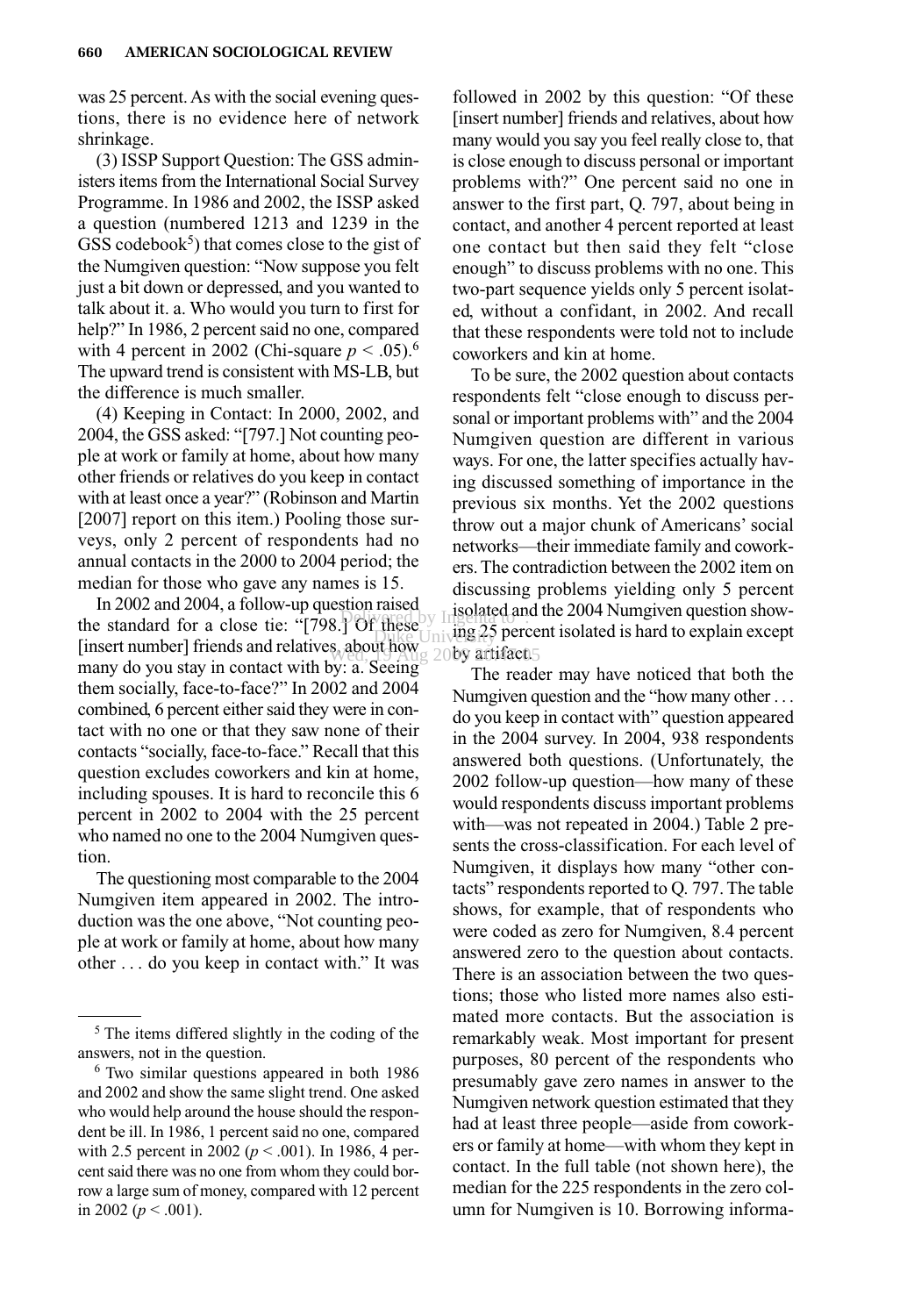| Number Respondent Estimated in Answer | Number of Names Respondent Gave in Answer<br>to Network Question (Numgiven) |        |         |          |  |
|---------------------------------------|-----------------------------------------------------------------------------|--------|---------|----------|--|
| to "Contacts" Question                | No Names                                                                    | 1 Name | 2 Names | 3+ Names |  |
| No Contacts                           | 8.4                                                                         | 1.6    | 2.7     | 1.5      |  |
| 1 Contact                             | 5.8                                                                         | 5.9    | 1.1     | .9       |  |
| 2 Contacts                            | 5.8                                                                         | 4.8    | 3.8     | 3.5      |  |
| $3+$ Contacts                         | 80.0                                                                        | 87.7   | 92.4    | 94.2     |  |
| N                                     | 225                                                                         | 187    | 184     | 342      |  |

**Table 2.** Percentage of Respondents by Number of "Contacts" They Estimated, by Number of Names They Gave to the Numgiven Question, 2004

*Notes:* The contacts question is "Not counting people at work or family at home, about how many other friends or relatives do you keep in contact with at least once a year?" The network question is quoted in Table 1. Data corrected by dropping 41 miscoded cases per Smith (2008).

tion from the 2002 survey, we can estimate that, had the respondents in 2004 also been asked the 2002 follow-up about discussing personal problems, only 3 percent of them would have reported that they had no one to talk to<sup>7</sup>—compared with the roughly 25 percent figure from Numgiven.

Finally, McPherson re-interviewed 839 of the 2004 GSS's original 1,467 respondents in 2006. These respondents agreed to be re-impal by Ingterviewees gave substantially more names in viewed by telephone and were re-asked the Numgiven question. The results are that these

2006 respondents "in comparison with the 1985 respondents [show] modest significant changes, or negligible changes 1985–2004, depending on the model."<sup>8</sup> That is, the answers to Numgiven of 2004 respondents re-interviewed in 2006 were more like the 1985 respondents' answers than to their own answers in 2004. McPherson points outs reasons, in addition to the high attrition, that may explain why the re-Duke Univanswer to the Numgiven question in 2006.<sup>9</sup>  $W_{\text{eff}}^{\text{max}}$  and  $20$  Nonetheless, these data further contradict the conclusions MS-LB drew from the 2004 data.

> Other independent estimates of isolation for around 2004 are also much lower than that of MS-LB. For example, the 2006 Saguro Seminar Community Survey reports that 3 percent of their respondents said they had nobody to confide in (Q. 54; Saguro Seminar 2006). Cornwell, Laumann, and Schumm (2008) conducted a survey of 57- to 85-year-olds with a network question similar to Numgiven, but asking about the previous 12 months and leading off the survey. They found a mean size of 3.6 names,

<sup>7</sup> Using the 2002 GSS data, I ask: What percentage of respondents who estimated keeping in contact with only one person then said they had no one to discuss problems with when asked "Of these, ... about how many would you say you feel ... close enough to discuss personal or important problems with"? What proportion of those who estimated two contacts then said they had no one to discuss problems with? What proportion of those who named three or more people? I apply the 2002 ratios to the 2004 distribution for the initial "how many ... keep in contact" question. We can then infer that in 2004, about 22 percent of those who estimated one contact, 12 percent of those who estimated two contacts, and 3 percent of respondents who estimated three or more contacts would have gone on to say that they felt close enough to discuss personal problems with no one. Combined with Table 2, roughly 12 percent of those who were coded zero on Numgiven would have been coded zero on whom (outside of coworkers and coresident family) they felt close enough to discuss personal matters. All together, 3 percent of all the 2004 respondents would have been without such a confidant according to these questions, compared with 25 percent estimated from Numgiven.

<sup>8</sup> Miller McPherson, personal communication, September 21, 2008; also sent to the GSS Board of Overseers on October 24, 2008.

<sup>&</sup>lt;sup>9</sup> McPherson points to the difference between using telephones in 2006 versus face-to-face interviews in 2004 (although see note 14 for a discussion of a possible telephone effect), the publicity about the MS-LB report at the time of the 2006 interviews, demographic differences between the 2006 and 2004 pools, fatigue effects in 2004 as a result of the preceding battery of questions (much discussed later in this comment), and attrition.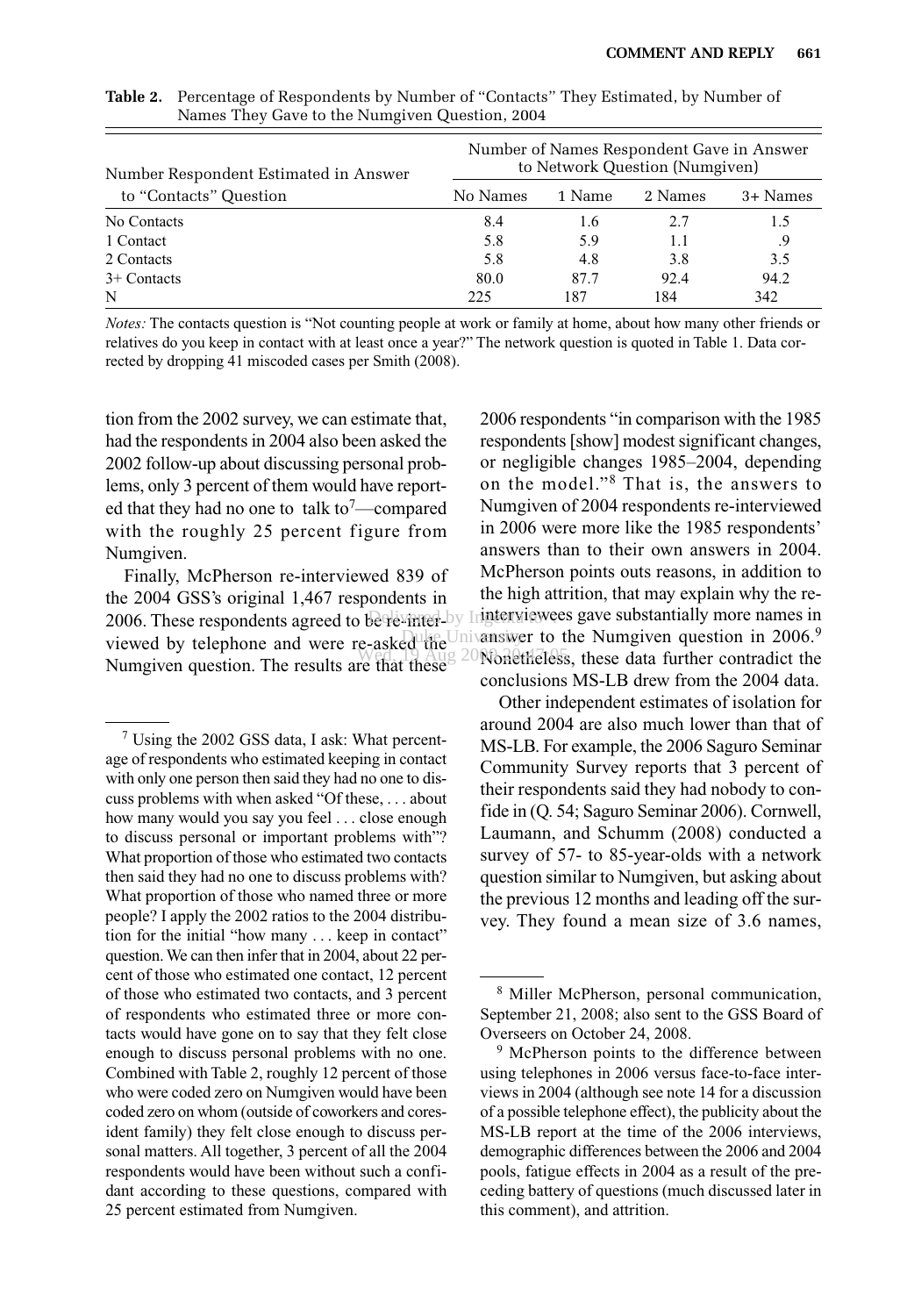#### **662—–AMERICAN SOCIOLOGICAL REVIEW**

| Number of Types of Organizations Respondent Belonged To | 1987 | $2004^{\rm a}$ |
|---------------------------------------------------------|------|----------------|
| No Organizations                                        | 8.3  | 33.8           |
| 1 Type                                                  | 4.4  | 24.9           |
| 2 Types                                                 | 5.4  | 15.6           |
| 3 Types                                                 | 1.9  | 19.5           |
| $4+$ Types                                              | 2.8  | 14.9           |

**Table 3.** Percentage of Respondents Who Gave No Names to the Numgiven Question, by the Number of Types of Organizations They Belonged to, by Year

<sup>a</sup> Corrected by dropping 41 miscoded cases per Smith (2008).

which they note (p. 192) is much higher than that of the 2004 GSS (2.1 for the same age group).

Clearly, there are both theoretical and empirical reasons for considerable skepticism about MS-LB's conclusion, even in their erratum, that there was "a significant increase in the number of people who report that they do not discuss important matters with anyone." The anomalies in the 2004 Numgiven data, to which I will now turn, are even more striking.

# **ANOMALIES**

data make little sociological sense; they render a 2009 per-sociable respondents, respondents who the main findings—that Americans' networks shrank greatly—not impossible, but highly implausible. Again, I focus on the simple dichotomous dependent variable: the respondent was coded as having given no names versus 1+ names. I analyze the 1987 data, as well as the 1985 data where possible. The three years' data are roughly parallel through the Numgiven question and then differ at the follow-up probe. (In 1985 and 2004, interviewers were supposed to ask for more names if the respondent stopped at fewer than five, and in 1987, if the respondent stopped at fewer than three.) 1guvenUnivsiblets

# *ANOMALY 1: ORGANIZATIONAL MEMBERSHIPS*

The 2004 GSS asked the Numgiven question near the end of the interview and after a heavy battery of questions concerning organizational membership. This turns out to be important in trying to understand the artifacts in the data, and I will return to it again. For now, consider Table 3, which displays the percentage of respondents coded as giving no names to Numgiven cross-classified by the number of types of organizations to

Delivered by In**gereent in 1987** ( $n_{1987} = 250$ ). Under what plau-<br>Some results from the 2004 GSS Numgiven University sociological theory could five times as many which they belonged, repeated for 1987 and 2004. (The 1985 GSS did not ask about organizations.) We see, for example, that in 1987, 8.3 percent of respondents who reported no organizational memberships reportedly gave no names in answer to Numgiven, 4.4 percent of those who belonged to one type of organization reportedly gave no names, and so on. In striking contrast, in 2004, almost 15 percent or more of respondents who belonged to two, three, or four or more types of organizations supposedly listed no one in answer to Numgiven—14.9 percent among members of 4+ types  $(n_{2004} = 221)$ , compared with under 3 sible sociological theory could five times as many were willing to report in detail about their organizations, claim *no* confidants in 2004? Delivered by Ingeneemtan:

# *ANOMALY 2: COOPERATIVENESS*

Table 4 displays the percentage of respondents who were coded zero in Numgiven by the interviewers' ratings of their cooperativeness. The striking point here is that 23.7 percent of "friendly, interested" respondents in 2004 were coded zero, compared with 6.0 and 3.7 percent in the two 1980s surveys ( $N > 1200$  each year). This is a roughly five-fold increase among the most forthcoming respondents.

## *ANOMALY 3: EDUCATION*

Educational attainment is the best predictor of whether respondents gave any names. Table 5 displays the pattern. Note, in the bottom row, that in 2004 about 16 percent of respondents with postgraduate degrees were recorded as giving no names ( $N = 142$ ). In the 1980s, only two postgraduate respondents were coded as zero—one in each year  $(N = 90, 86)$ . The data imply a roughly 15-fold increase in the likeli-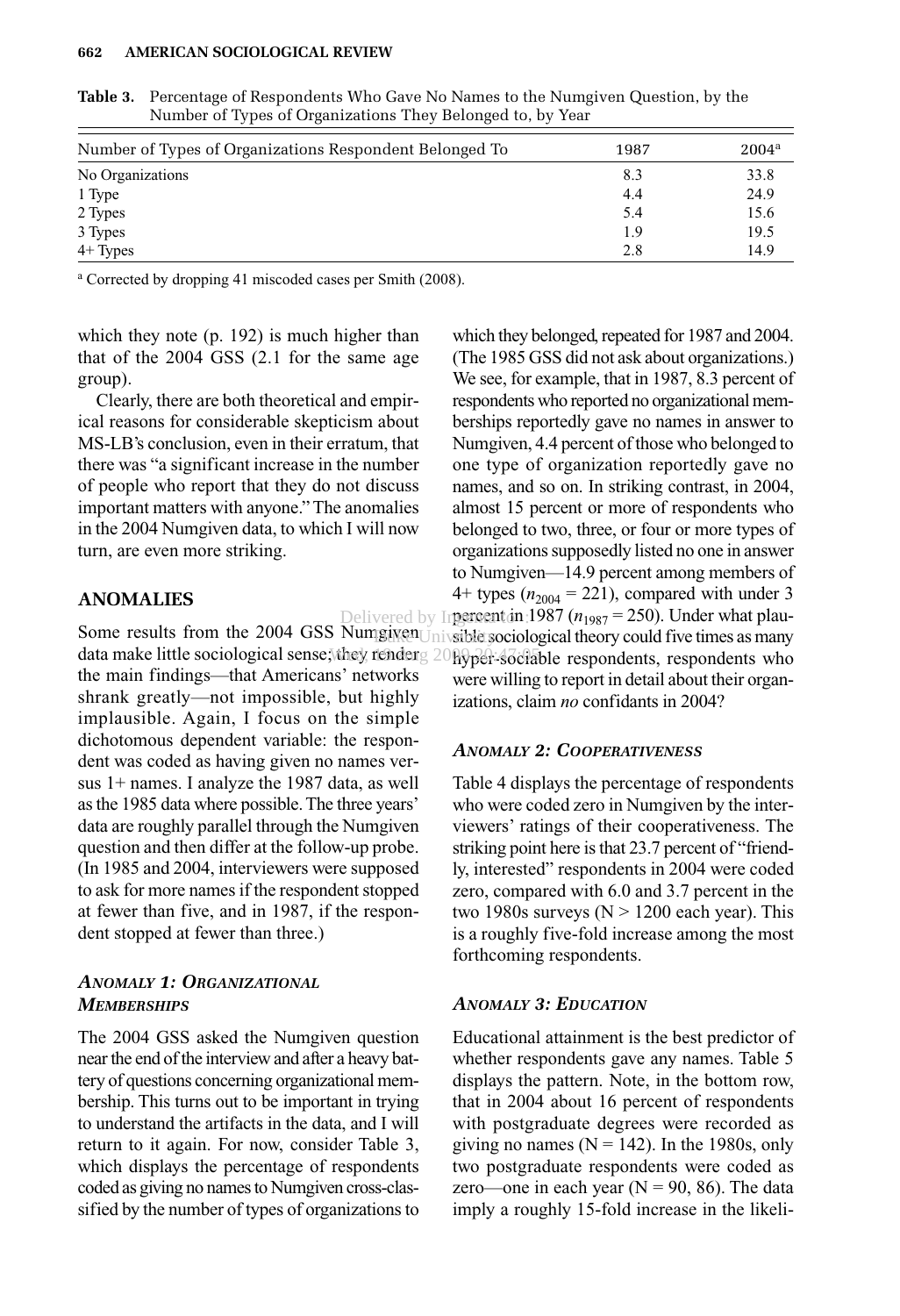| Interviewers Rating of Their Cooperativeness, by rear<br>Interviewer's Rating of Respondent<br>$2004^{\rm a}$<br>1985<br>1987 |      |    |      |  |  |  |
|-------------------------------------------------------------------------------------------------------------------------------|------|----|------|--|--|--|
|                                                                                                                               |      |    |      |  |  |  |
| Cooperative                                                                                                                   | 17.6 | 79 | 25.9 |  |  |  |
| Friendly, interested                                                                                                          | 6.0  |    | 23.7 |  |  |  |

**Table 4.** Percentage of Respondents Who Gave No Names to the Numgiven Question, by Interviewers' Rating of Their Cooperativeness, by Year

<sup>a</sup> Corrected by dropping 41 miscoded cases per Smith (2008).

**Table 5.** Percentage of Respondents Who Gave No Names to Numgiven Question by Educational Attainment, by Year

| Respondent's Highest Degree | 1985 | 1987 | $2004^{\rm a}$ |
|-----------------------------|------|------|----------------|
| Less than high school       | 18.2 | 11.1 | 34.8           |
| High school                 | 6.9  | 3.8  | 28.0           |
| Junior or some college      | 1.7  | 5.2  | 25.7           |
| Bachelor's degree           | 2.3  | 2.6  | 14.6           |
| Postgraduate degree         |      |      | 16.2           |

<sup>a</sup> Corrected by dropping 41 miscoded cases per Smith (2008).

**Table 6.** Percentage of Respondents Who Gave No Names to Numgiven Question by Marital Status, by Year

| Respondent's Marital Status | 1985                                                 | 1987 | $2004^{\rm a}$ |
|-----------------------------|------------------------------------------------------|------|----------------|
| Married                     |                                                      | 3.6  | 22.2           |
| Widowed                     | Delivered $b_1^{6,6}$ Ingenta to:<br>Duke University | 9.4  | 31.3           |
| Divorced                    | Wed, 19 Au $\frac{8200920:47:05}{$                   | 5.5  | 25.7           |
| Separated                   | 20.0                                                 | 10.8 | 29.8           |
| Never married               | 6.7                                                  | 6.3  | 28.7           |

<sup>a</sup> Corrected by dropping 41 miscoded cases per Smith (2008).

hood of giving no names among that highly sociable group. This oddity accounts for a finding emphasized by MS-LB, the closing of the gap in network size by respondent education between 1985 and 2004.

## *ANOMALY 4: MARITAL STATUS*

Table 6 displays the percentage coded as Numgiven equals zero by respondents' marital status. Notice (1) about 22 percent of married respondents presumably gave no names in 2004, compared with about 5 percent in 1985 and 1987 combined; and (2) the differences among marital categories essentially wash out in 2004.10

The 22 percent rate for 2004's married interviewees is striking. Why would these respondents not at least mention their spouses? We can ask: What percentage of married respondents did *not* list their spouses? Table 7, line A, provides the answer: about 42 percent of the 2004 married respondents failed to name their spouses, compared with about 30 percent in the 1980s. Perhaps this finding reflects something about the way interviewers asked the question; maybe in 2004 they implied that spouses should not be named. But line B in Table 7 discounts that explanation: among respondents who gave any names at all to the interviewer, the proportion who failed to include their spouses was about the same across all years. This suggests that the 2004 application did not have an anti-spouse bias. More important, it strengthens the emerging pattern, that the critical difference between 2004 and the earlier years was in the mentioning of any names at all, in the zero category. To

<sup>10</sup> A simple test is to apply an anova to each column of Table 6. For 1985 and 1987, the marital effects are significant at least at *p* < .002. For 2004, they are not significant ( $p = .083$ ).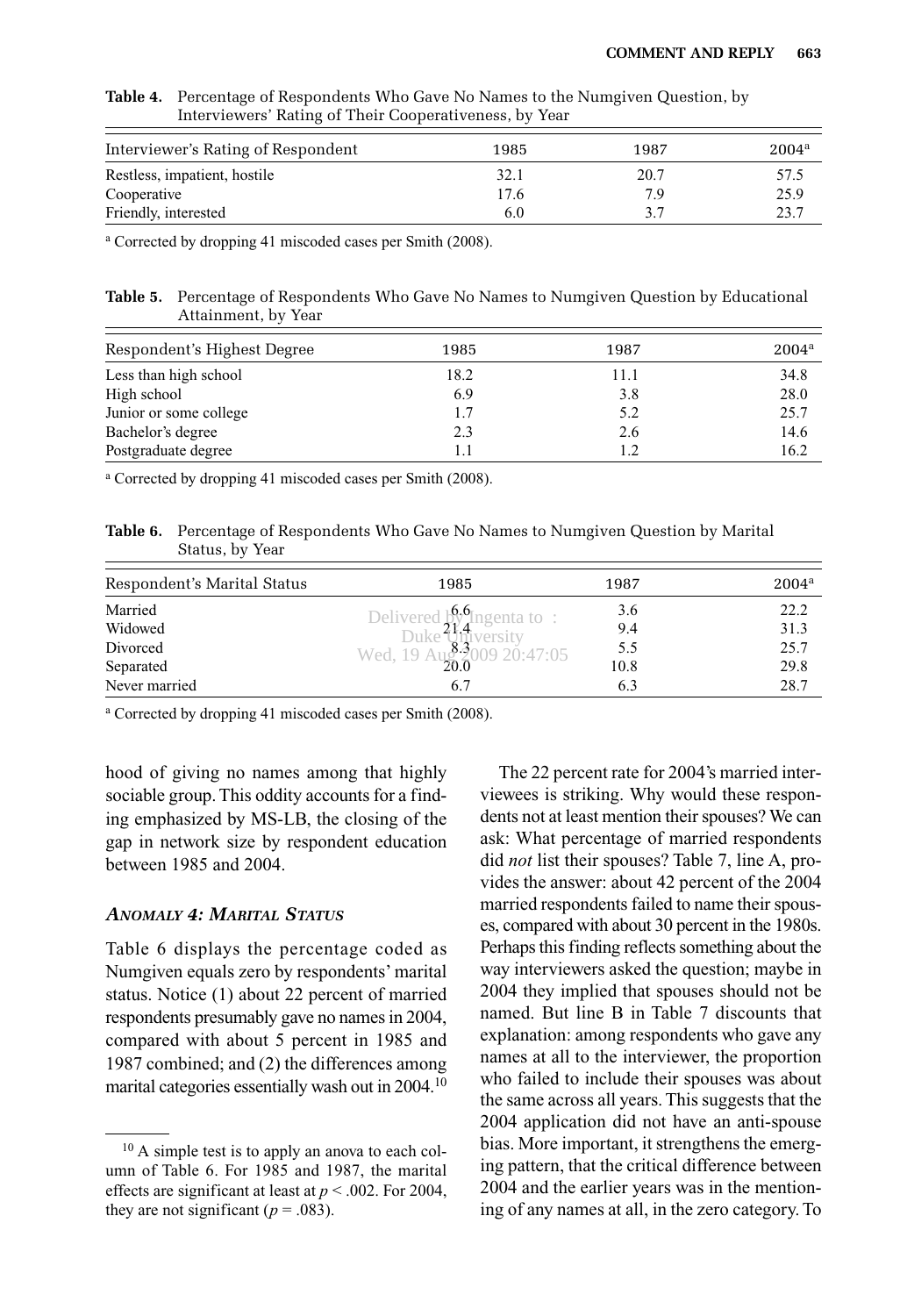#### **664—–AMERICAN SOCIOLOGICAL REVIEW**

|                                                            | 1985 | 1987 | $2004^{\rm a}$ |
|------------------------------------------------------------|------|------|----------------|
| (A) Among all married respondents                          | 32.5 | 25.5 | 41.9           |
| (B) Among married respondents who listed at least one name | 27.8 | 22.7 | 25.3           |

| <b>Table 7.</b> Percentage of Married Respondents Who Did Not List a Spouse in Response to |
|--------------------------------------------------------------------------------------------|
| Numgiven, by Year                                                                          |

<sup>a</sup> Corrected by dropping 41 miscoded cases per Smith (2008).

return to the key point: one-fifth of married respondents in 2004 failed to mention *anyone* as a confidant. This represents a four-fold increase over the 1980s for a category of people who were living with a confidant.

# *PROVISIONAL CONCLUSION AND HYPOTHESIS*

These four anomalies are most puzzling. Subgroups one would expect to be rarely isolated, and which were rarely isolated in 1985 and 1987, had rates of isolation in 2004 of about 15 percent or higher. *Indeed, among the 88 respondents in 2004 who were (1) married, (2) holders of postgraduate degrees, and (3) rated as* "friendly" by the interviewers, 18 percently Ingenta to : *named no one in answer to the network ques-* Duiversity<br>named no one in answer to the network ques*tion. In the 1980s surveys, none of the 102 respondents in that select group failed to give at least one name.*<sup>11</sup> As a consequence, differences in isolation by organizational membership, education, cooperation, and marital status narrowed in the 2004 survey. A logit model predicting the probability that a respondent gave no names explains considerably less of the variation in the 2004 data than in the 1980s data (even though the 2004 distribution is much less skewed).12 It is, of course, possible that an as yet unidentified social change between 1985 and 2004 severely and disproportionately cut the social ties of educated, cooperative, married,

and club-joining Americans—but it is an implausible (and inefficient) explanation.

The most parsimonious explanation for these anomalous results is this: for some reason, a random set of the 2004 respondents, roughly 15 to 20 percent of them, were coded as having given no names to Numgiven even when they did or would have given one or more names. (Smith [2008] identified only 41 respondents who had refused to answer and were coded zero.) This would explain not only the gross change from 1985 to 2004 in percentage of respondents coded zero, but also why in virtually every subcategory of any size among the 2004 respondents—married, postgraduates, and so on—about 15 percent or more were coded ngenta to

#### 2009 20:47:05

### **SEARCHING FOR THE ARTIFACT**

MS-LB are themselves somewhat dubious of their results; "given the size of this social change, we remain cautious (perhaps even skeptical) of its size" (McPherson et al. 2006:372). They consider several possible artifacts.

#### *STUDY DESIGN*

MS-LB reject the suggestion that the designs of the 1985 and 2004 surveys differed significantly: "Interviewer training and probe patterns also were very similar across the two surveys" (McPherson et al. 2006:364). They also find sampling frame and response rate differences to be unlikely explanations. More recently, McPherson examined interviewer effects within the 2004 survey (personal communication), but it is hard to see how that could explain much of the 1985 to 2004 difference.

### *CONTEXT AND TRAINING EFFECT*

MS-LB point to a crucial difference between the 1985 and 2004 surveys: in 2004, the network item followed a sequence of questions asking

<sup>&</sup>lt;sup>11</sup> I dropped two of the original 90 cases from 2004 as a result of the Smith (2008) correction.

<sup>&</sup>lt;sup>12</sup> Regressing the dichotomy, gives no names versus any names, on cooperativeness, race (black), education (four dummies for degree attained), age and age-squared, and marital status (dummy for married versus not), yields the following results: (1985) Log Likelihood =  $-369$ , pseudo R-squared = .171; (1987) Log Likelihood =  $-325$ , pseudo R-squared = .116; and (2004) Log Likelihood  $=-755$ , pseudo R-squared = .050 (corrected for the 41 miscodes).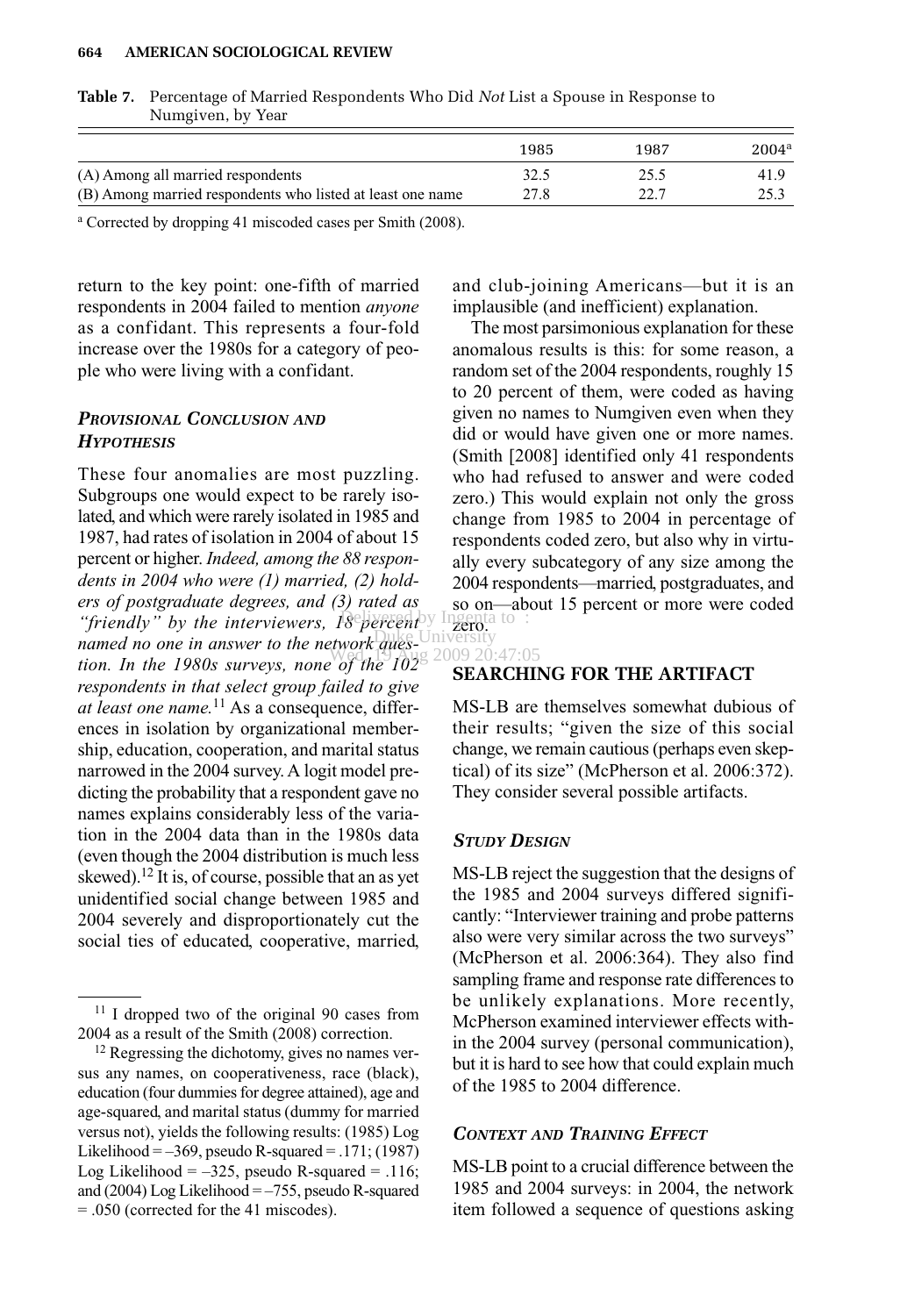respondents about the organizations to which they belonged. Perhaps respondents learned during this segment that affirming membership in any organization led to their being asked many more questions, often intrusive ones. Some interviewees may, therefore, have subsequently reacted to the network question that immediately followed by giving no or few names to avoid detailed questions or simply to get the long interview over with. To test this possibility, MS-LB turned to the 1987 version of "Numgiven," because that survey preceded Numgiven with a (shorter) set of organization questions. (MS-LB do not otherwise analyze the 1987 data, except in an appendix, because, as previously noted, the 1987 survey asked respondents to describe their first three, rather than first five, associates.) As we saw in Table 1, the 1987 results are comparable to the 1985 results and both differed greatly from 2004. MS-LB therefore conclude that the 2004 organizational module cannot explain the reduction in names from 1985 to 2004.

However, MS-LB significantly understate the differences between the  $2004$  and  $1987$ organizational questions; the 2004 series was  $\text{Unisuffice}$  to explain the 1985/1987 versus 2004 much more burdensome. In 2004 Weut, not Aug 20 differences 1987, the GSS asked respondents to not only indicate what types of organizations they belonged to, but also to distinguish specific organizations within the types (e.g., to count how many hobby clubs they belonged to). Even more critically, in 2004 but not in 1987, the GSS asked for the name, address, telephone number, and Web site of one specific, randomly selected organization—and for the name and telephone number of a leader in that organization. One can reasonably suspect that the extended questioning and the greater intrusiveness of the 2004 version, although surely valuable for studying organizations, made some respondents reluctant to provide even just the first names or initials of many confidants, if any at all. Delivered by Ingering su 18 was University

Such a "training effect" remains a leading explanation for the exceptionally high percentage of respondents coded as offering no names in 2004. Smith (2008) describes the 41 miscoded respondents as disproportionately composed of organization members who refused to provide follow-up information on their organizations. He speculates that others may have opted out of the network question, not by refusing to answer, but by simply answering "no one" to Numgiven.<sup>13</sup> (At this writing, the GSS Board of Overseers, in an effort to explain the 2004 results, has approved a survey experiment in the 2010 GSS to test this hypothesis and the fatigue hypothesis discussed next.)

One comparison between the 1987 and 2004 results, however, suggests that the contextual difference may not suffice to explain the large difference in the percentage coded as zero on Numgiven. (The context may explain why the 2004 respondents who gave at least one name gave fewer names on average than did the 1985/1987 respondents, but I have not explored that issue.) If respondents gave no organizations in response to the question asking about memberships, then they were not exposed, in either 1987 or 2004 (nor, of course, in 1985 when membership was not asked) to the followup questions on organizations; they were not "trained" to avoid such questions. Table 3 shows that even among respondents who reported belonging to no organizations in 1987 or 2004, roughly four times as many respondents in 2004 gave no names in answer to "Numgiven." This finding suggests that a training effect may not

### *FATIGUE*

MS-LB also consider the possibility that the 2004 network question had many defectors because it came so late in the interview—essentially at the end, before the income questions. To test that idea, they examine whether missing data in previous modules affected respondents'

<sup>&</sup>lt;sup>13</sup> "Thus what distinguishes the [41] errant cases is that they tended to have objected to providing detailed information on the groups they belonged to and people they discussed important personal matters with.... [T]his connection between the group items and the social-network questions raises the possibility that others who wanted to minimize follow-up questions asking about details of their interpersonal contacts in general and those who had answered group-membership, follow-up questions, including the hypernetwork battery [the questions asking for organizational names and places] in particular, might have reported they had not discussed an important personal matter with anyone as another way of skipping out of follow-up questions" (Smith 2008:2).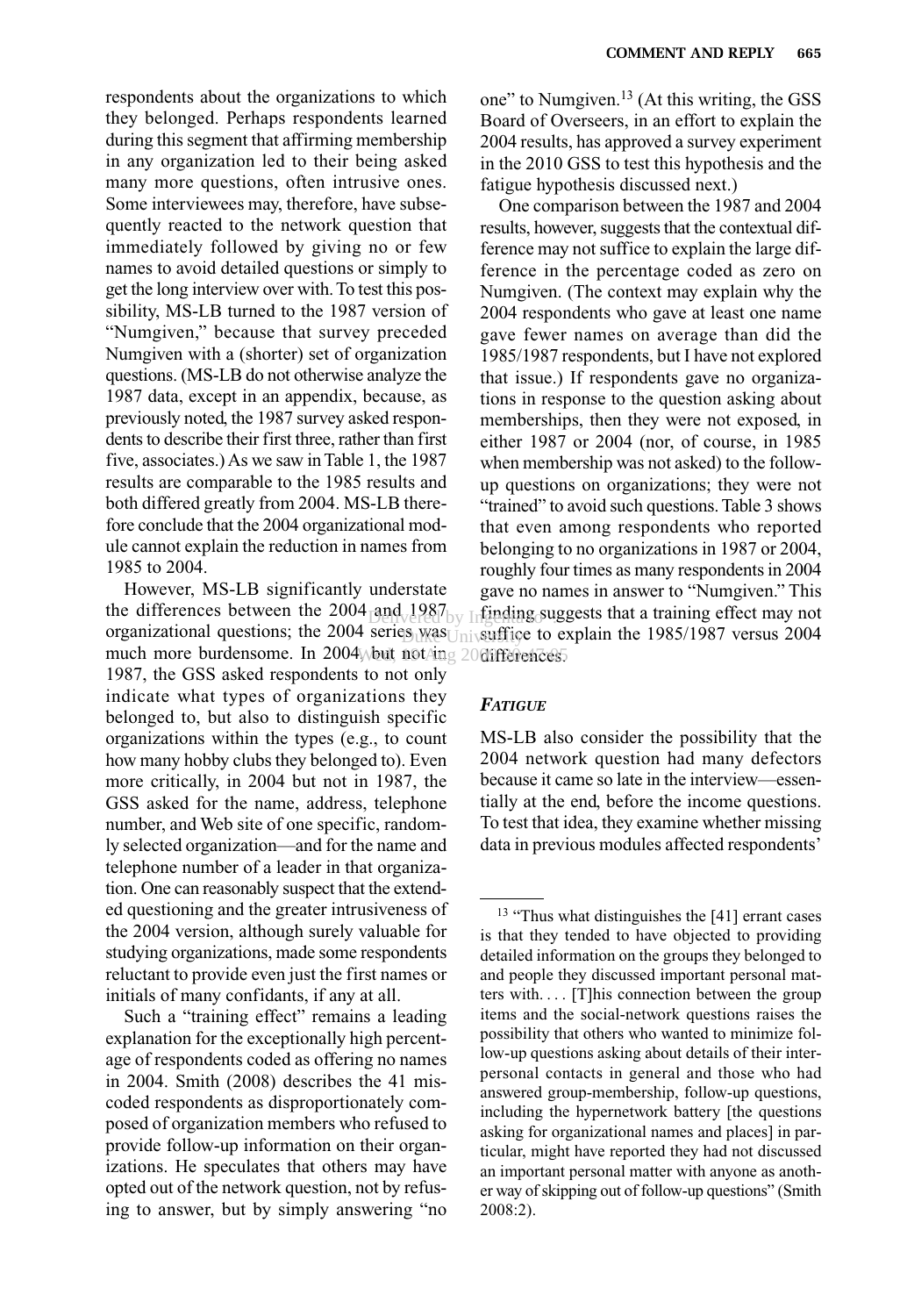cooperation. The answer was: not nearly enough to explain the drop-off in names between 1985 and 2004. They also examine whether interviewers'ratings of interviewees'cooperativeness account for the 2004 results. That is, did respondents'resistance increase over the years? Again, the answer is no, as we saw in Table 4.

In these ways, MS-LB, skeptical of their own results, tried strenuously to check for artifacts. They failed to identify any, although they may not have adequately dismissed the possibility that the 2004 organization questions "trained" respondents to say no.<sup>14</sup> The core finding of a huge decline in Americans' number of confidants remains both sociologically stunning and unexplained.

# *A RANDOM ERROR?*

Earlier, I suggested there may have been a technical error—in the software for the computerassisted interviewing, in interviewer procedures, or in coding—that, in effect, randomly recoded respondents to zero on Numgiven. I advance this hypothesis because of the pattern in anom-by Ingenta to  $\epsilon$ . alous results in which at least 15 to 20 percent University of virtually every subgroup, including members of four or more organizations and the married, friendly, postgraduates, were coded as isolated. Here, I pursue this hypothesis by a rough simulation.

(1) Assume that the "true" 2004 distribution of respondents across categories of Numgiven, from 0 through 6+, is identical to that in 1985. (2) Assume that 20 percent of all respondents in 2004 were randomly coded as having given no names, whatever they actually said. I take the 1985 distribution and move 20 percent of the cases out of each category and move them all into the zero category as a simulation of what the 2004 distribution would look like if the only true change were this error. (This simulation cannot be done with the 1987 data, because in that survey interviewers did not encourage more than three names.) Table 8 shows the resulting distribution.

Although the simulated and observed 2004 distributions still differ somewhat, with the observed one skewed more to lower categories, the simulation is nonetheless a reasonably close fit. This exercise does not take into account other factors—that only the 2004 survey asked respondents intensive questions about organizations, other methods differences, demographic changes, true historical changes, or the possibility that the random error was not exactly 20 percent (perhaps it was 14.9 percent; see Table 3). Given all that, the fit is close enough.

Another sort of simulation addresses the MS-LB finding (replicated above; see note 12) that in 2004 the associations between giving any names and predictor variables were weaker than in the earlier surveys. Table 9 presents a simulation of the association between college graduation and giving no names. It shows the results for 1985, a simulated 2004, and the real 2004 data. The simulated 2004 table is the same as the 1985 table, except that 20 percent of the respondents who gave one or more names to Numgiven are transferred to the no-names row. One sees Wed, 19 Aug 20the strong association between education and naming in 1985 (gamma  $=-.71$ ; Odds Ratio  $=$ .17). The effect of a random 20 percent redistribution to the "no names" category to create a simulated 2004 table weakens the association (gamma  $=-.18$ , OR  $= .70$ ) and approaches the observed 2004 cross-tabulation (gamma  $=-.39$ ,  $OR = .44$ ).

> Table 10 summarizes the results of conducting this sort of simulation for four predictor variables, using both 1985 and 1987 for the simulation. (I can use the 1987 GSS here because the dependent variable is not the number of names but simply 0 versus 1+.) The important comparison is between the last column, observed 2004 associations, and the two columns to the left, simulated 2004 associations based on the 1985 and 1987 results with their 20 percent redistributions. For the most part, the simulations come close to the observed. One noteworthy exception is the effect of being black, which is considerably stronger in 2004 than the simulation expects.

> MS-LB's results, both the distribution of respondents by number of names and the associations of key variables with giving any names, can thus be approximated without assuming

<sup>14</sup> An additional possibility is mode of interview. Although the GSS is primarily face-to-face, in 2004, 22 percent of the interviews were conducted or completed on the telephone with hard-to-reach respondents. There was no zero-order difference in the percentage of isolates in the two formats.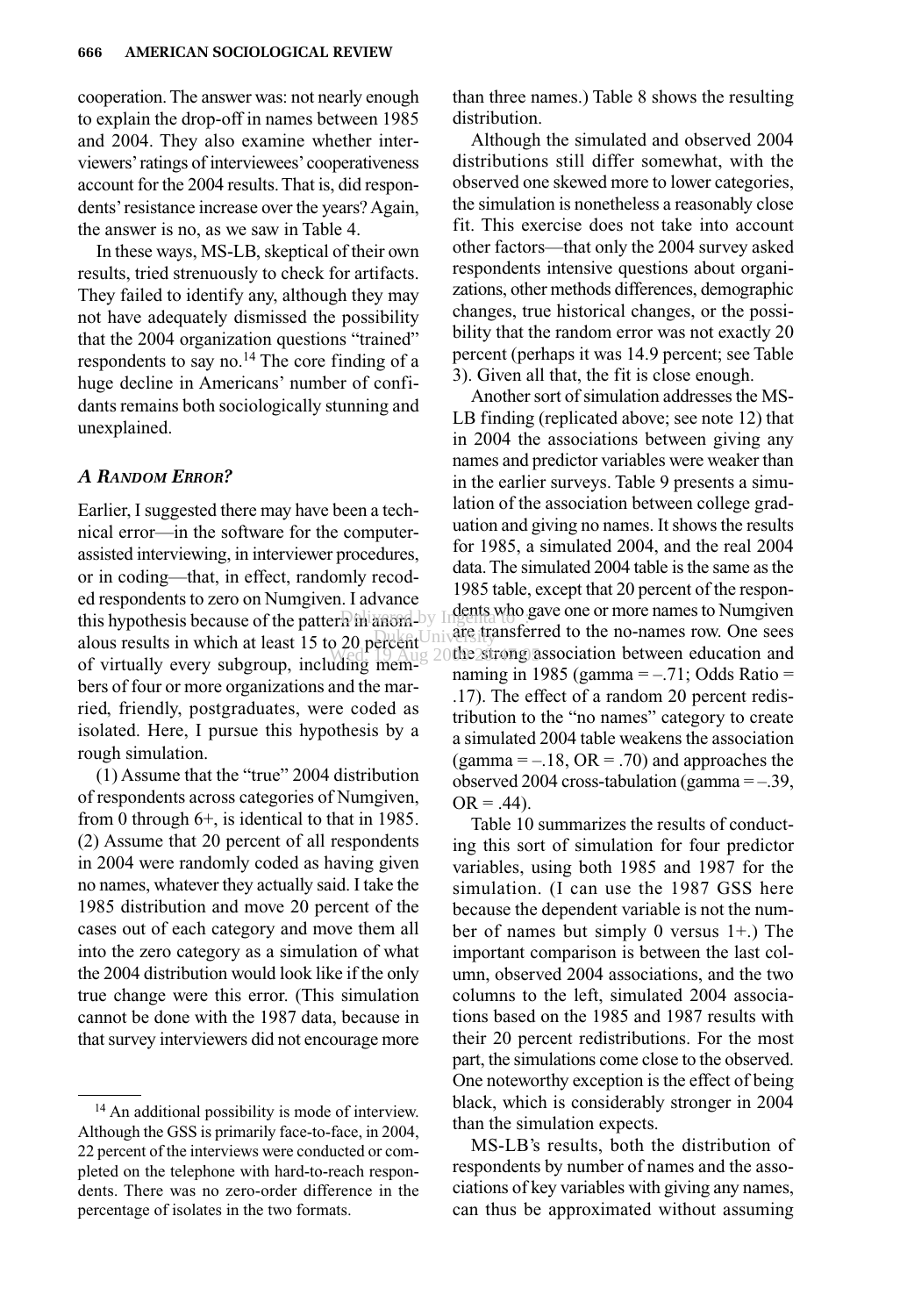| Number of Names Given to Numgiven Question | Observed<br>1985 | Simulated<br>$2004^{\rm a}$ | Observed<br>$2004^{b}$ |
|--------------------------------------------|------------------|-----------------------------|------------------------|
| No Names                                   | 8.9              | 27.1                        | 25.0                   |
| 1 Name                                     | 14.9             | 11.9                        | 19.7                   |
| 2 Names                                    | 15.3             | 12.3                        | 18.4                   |
| 3 Names                                    | 21.0             | 16.8                        | 16.3                   |
| 4 Names                                    | 15.2             | 12.2                        | 9.0                    |
| 5 Names                                    | 19.2             | 15.4                        | 6.7                    |
| 6+ Names                                   | 5.5              | 4.4                         | 4.9                    |

**Table 8.** Simulation: Percentage of Respondents by the Number of Names They Gave to the Numgiven Question; 1985, Simulated 2004, and 2004

<sup>a</sup> Simulated by subtracting 20 percent of each 1985 cell and moving it to the "No Names" row.

<sup>b</sup> Corrected by dropping 41 miscoded cases per Smith (2008).

**Table 9.** Simulation: Cross-tabulation of Giving No Names to Numgiven by Respondent's Highest Degree; 1985, Simulated 2004, and 2004

|                                  |              | Percentage Who Gave 1+ Names versus No Names |                             |              |                            |              |  |
|----------------------------------|--------------|----------------------------------------------|-----------------------------|--------------|----------------------------|--------------|--|
|                                  | 1985         |                                              | Simulated 2004 <sup>a</sup> |              | Observed 2004 <sup>b</sup> |              |  |
|                                  | $\rm < BA$   | $BA+$                                        | $\rm < BA$                  | $BA+$        | $\rm < BA$                 | BA+          |  |
| Gave $1+$ Names<br>Gave No Names | 89.7<br>10.3 | 98.1<br>19                                   | 71.8<br>28.2                | 78.5<br>21.5 | 71<br>29                   | 84.9<br>15.1 |  |

<sup>a</sup> Simulated by taking 20 percent of the upper row in the 1985 table and adding it to the lower row.

 $\frac{b}{b}$  Corrected by dropping 41 miscoded cases per Smith (2008). The state of  $\frac{b}{c}$ . Duke University

```
Wed, 19 Aug 2009 20:47:05
```
# **Table 10.** Simulations of Associations Between Giving No Names and Predictor Variables (Gammas)

|                                 |      | 1987         | 2004                   |                        |                       |
|---------------------------------|------|--------------|------------------------|------------------------|-----------------------|
| Predictor Variable              | 1985 |              | Simulated<br>from 1985 | Simulated<br>from 1987 | Observed <sup>a</sup> |
| Respondent had college degree   |      | $-.71 - .49$ | $-.18$                 | $-.09$                 | $-.39$                |
| Respondent was married          |      | $-.32 - .36$ | $-.11$                 | $-.08$                 | $-.16$                |
| Respondent was black            | .57  | .44          | .27                    | .12                    | .45                   |
| Respondent was very cooperative |      | $-.60 - .50$ | $-27$                  | $-14$                  | $-.18$                |

*Note:* Simulations follow procedure in Table 9 for each underlying  $2 \times 2$  table used to generate the associations. <sup>a</sup> Corrected by dropping 41 miscoded cases per Smith (2008).

any real historical change and by assuming only that (1) American social networks in 2004 were the same as those in 1985 and (2) for some reason a random 20 percent of the 2004 respondents were erroneously recorded as giving zero names. Any other effects, be they technical or substantive, would be relatively minor compared with this one. Perhaps both sorts of factors—a training or fatigue effect from the 2004 organizational questions and a random error were at work. For example, one or more technical errors may have inflated the number of respondents coded as having no confidants, while a contexts or fatigue effect depressed the number of names given by those who gave any names at all. If we combine artifacts with any kind of modest substantive changes—for example, a growing gap between the more and less educated, or between blacks and whites—then we could imagine fully accounting for the observed 1985 to 2004 differences without assuming that "Americans are connected far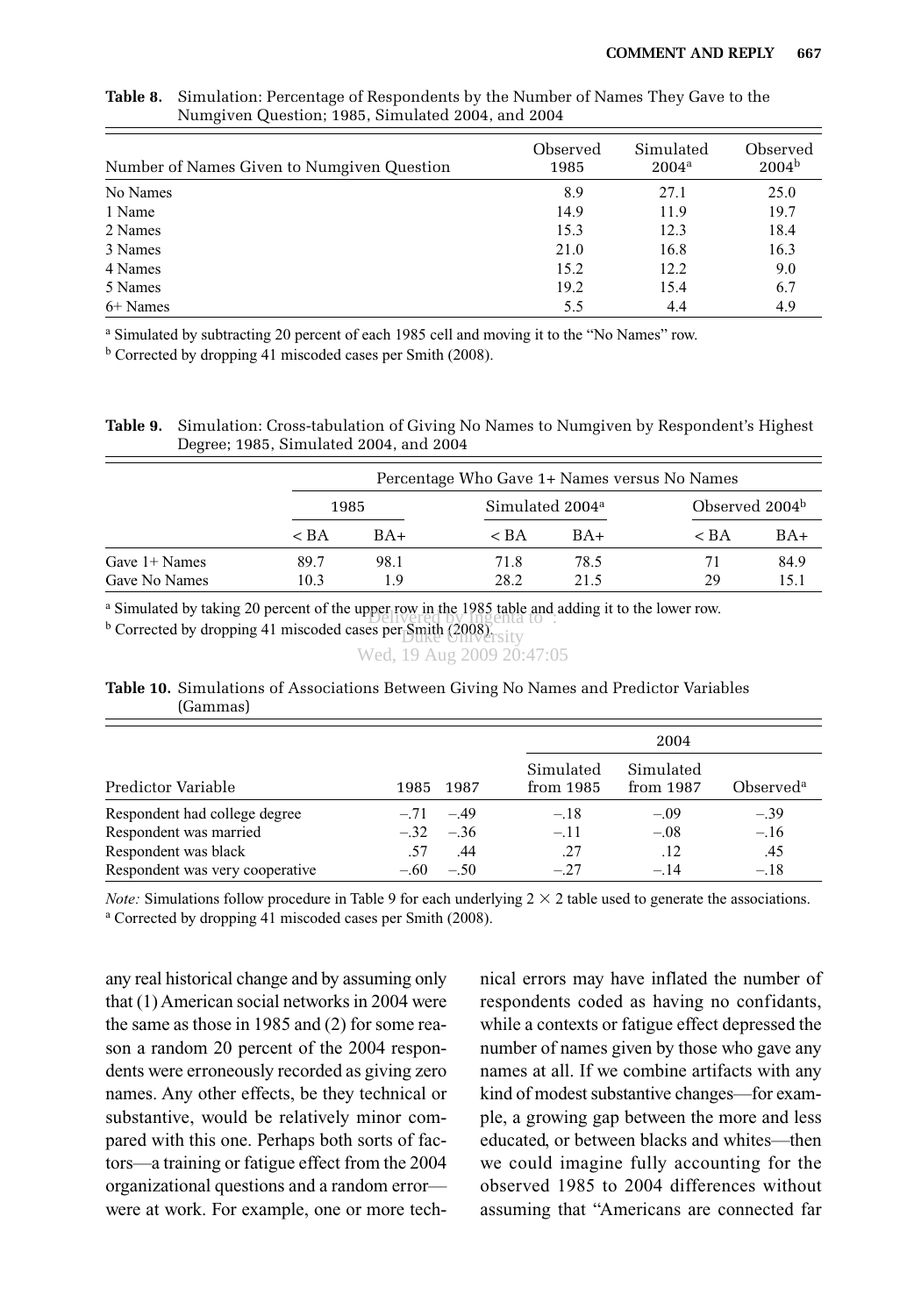less tightly now than they were 19 years ago" (McPherson et al. 2006:373).

# **CONCLUSION AND LESSONS LEARNED**

Although the "smoking gun" artifact has not yet been found,<sup>15</sup> we can only conclude that the 2004 results, even after the MS-LB erratum, are *highly implausible.*The best estimate is that the "true" percentage of 2004 respondents who were isolated was roughly the same—or perhaps less—than the percentage in 1985/1987, somewhere under 10 percent.<sup>16</sup>

Beyond its details, this case reinforces a few lessons. One is the importance of early, close, exploratory data analysis to check one's data for anomalies, outliers, coding problems, and the like. Any scholar who has done much statistical work will have been tripped up by such a problem. (I have tripped and can expect to again.) Another is the importance of replication to ensure that our findings are robust. The public availability of researchers' data—and here, the GSS is especially commendable—is critical the GSS is especially commendable  $\log_{10}$  is critical<sub>by In</sub>guernal anomalies, that conclusion now appears to the scientific cross-checking process.<sup>17</sup>Universed by Inglation and the release of further Results that seem too good or too strong to beg 20tesults and further studies of the matter by the true probably are and need particularly thorough scrubbing, especially those that will find their way into the general media. ess.e<sup>7</sup>Univ**impla:** 

One point on network research in particular: there are potential problems with using a single probe—discussing "important matters"—for

eliciting the people in respondents'networks.18 This item is vulnerable to significant "noise" and contextual effects (Bailey and Marsden 1999; Bearman and Parigi 2004). One might speculate, for example, that being questioned during a spring full of heated discussion about war and presidential primaries may have led many respondents to interpret "important matters" as political matters. In any event, a more diverse battery of questions would probably yield more robust measures.

Those skeptical of the MS-LB report owe the authors at least a suggestion for how those results could have obtained if Americans'social networks had in fact not changed. MS-LB certainly tried to explain the great contrast between the 1985 and 2004 results. Nonetheless, whatever the explanation for the 2004 results that will (hopefully) emerge, reports on those findings continue to hang out in public where the latest word is that American social networks crumbled between the 1980s and 2004. Because those results are hard to explain sociologically, are inconsistent with other findings, and have major internal anomalies, that conclusion now appears GSS, the best statement social scientists can make is that we do not know whether or how American social networks, as measured by the 2004 Numgiven item, changed between 1985 and 2004. I would further venture that our best estimate, drawing on other data, is that they changed little.

*Claude S. Fischer is Professor of Sociology at the University of California, Berkeley. His books include*

<sup>&</sup>lt;sup>15</sup> To date, Tom Smith has been unable to track down any further technical problem beyond the 41 miscoded cases.

<sup>&</sup>lt;sup>16</sup> I made an effort to estimate the true 2004 value. In the 1985 data, I regressed respondents' network sizes on basic demographic variables and on four sociability questions (how often the respondent got together with relatives, friends, neighbors, or went to a bar). The equation explains 15 percent of the 1985 variance. Substituting the 2004 means for those of the 1985 predictor variables yields a predicted mean for "Numgiven" of 3.2 (versus an observed mean of 2.0). Even if we imagine that educational attainments did not change between 1985 and 2004, the predicted mean for "Numgiven" is 3.0, the same as the observed 1985 mean.

<sup>&</sup>lt;sup>17</sup> For earlier cases in this vein, see, for example, Kahn and Udry (1986) and Jasso (1986); Peterson (1996) and Weitzman (1996).

<sup>&</sup>lt;sup>18</sup> This item is derived from the bank of about 10 name-eliciting questions used in Fischer (1982). Methodological tests of these questions show that the set could reliably describe respondents' networks, but that any single question has a high error rate (Jones and Fischer 1978). In particular, there is a "difference between the method's accuracy with regard to the names given in answer to specific questions and its accuracy with regard to the names as a whole. Our analyses of the pilot surveys show that there were notable reliability problems in clearly specifying who provided what.... But the reliability of the whole list was greater.... Associates missed by the specific question tended to be picked up somewhere else in the interviews" (Fischer 1982:289–90).